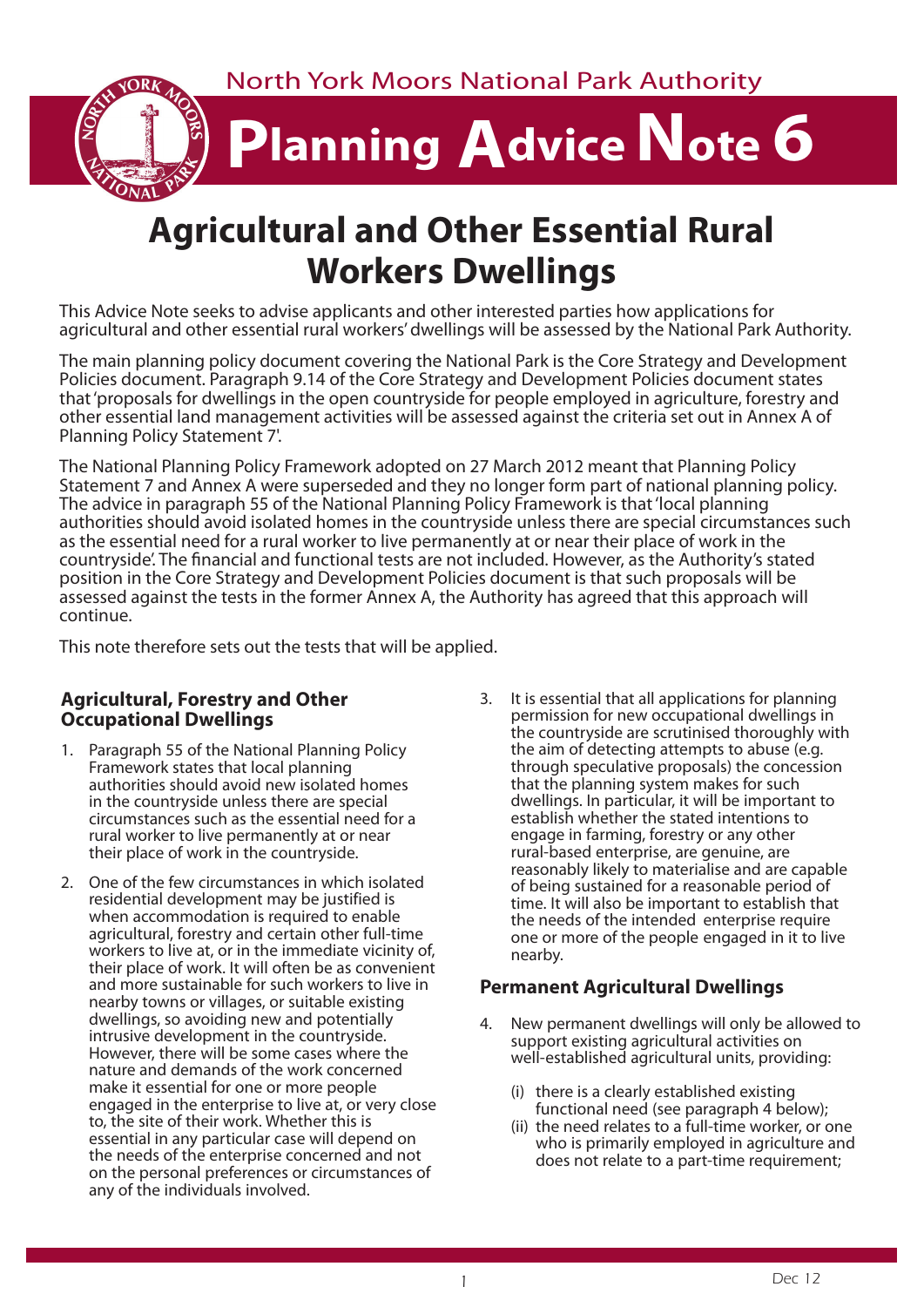- (iii) the unit and the agricultural activity concerned have been established for at least three years, have been profitable for at least one of them, are currently financially sound, and have a clear prospect of remaining so (see paragraph 8 below);
- (iv) the functional need could not be fulfilled by another existing dwelling on the unit, or any other existing accommodation in the area which is suitable and available for occupation by the workers concerned; and
- (v) other planning requirements, e.g. in relation to access, or impact on the countryside, are satisfied.
- 5. A functional test is necessary to establish whether it is essential for the proper functioning of the enterprise for one or more workers to be readily available at most times. Such a requirement might arise, for example, if workers are needed to be on hand day and night:
	- (i) in case animals or agricultural processes require essential care at short notice;
	- (ii) to deal quickly with emergencies that could otherwise cause serious loss of crops or products, for example, by frost damage or the failure of automatic systems.
- 6. In cases where there is concern about possible abuse, the history of the holding will be investigated to establish the recent pattern of use of land and buildings and whether, for example, any dwellings, or buildings suitable for conversion to dwellings, have recently been sold separately from the farmland concerned. Such a sale could constitute evidence of lack of agricultural need.
- 7. The protection of livestock from theft or injury by intruders may contribute on animal welfare grounds to the need for a new agricultural dwelling, although it will not by itself be sufficient to justify one. Requirements arising from food processing, as opposed to agriculture, cannot be used to justify an agricultural dwelling. Nor can agricultural needs justify the provision of isolated new dwellings as retirement homes for farmers.
- 8. If a functional requirement is established, it will then be necessary to consider the number of workers needed to meet it, for which the scale and nature of the enterprise will be relevant.
- 9. New permanent accommodation cannot be justified on agricultural grounds unless the farming enterprise is economically viable. A financial test is necessary for this purpose, and to provide evidence of the size of dwelling which the unit can sustain. In applying this test (see paragraph 3(iii) above), a realistic approach to the level of profitability will be taken, taking account of the nature of the enterprise concerned. Some enterprises which aim to operate broadly on a subsistence basis, but which nonetheless provide wider benefits (e.g. in managing attractive landscapes or wildlife habitats), can be sustained on relatively low financial returns.
- 10. Agricultural dwellings should be of a size commensurate with the established functional requirement. Dwellings that are unusually large in relation to the agricultural needs of the unit, or unusually expensive to construct in relation to the income it can sustain in the long-term, will not be permitted. It is the requirements of the enterprise, rather than those of the owner or occupier, that are relevant in determining the size of dwelling that is appropriate to a particular holding.
- 11. Planning permissions may be granted subject to conditions removing some of the permitted development rights under part 1 of the Town and Country Planning (General Permitted Development) Order 1995 for development within the curtilage of a dwelling house. For example, proposed extensions could result in a dwelling whose size exceeded what could be justified by the functional requirement, and affect the continued viability of maintaining the property for its intended use, given the income that the agricultural unit can sustain. However, it will always be preferable for such conditions to restrict the use of specific permitted development rights rather than to be drafted in terms which withdraw all those in a Class (see paragraphs 86-90 of the Annex to DOE Circular 11/95).
- 12. Agricultural dwellings should be sited so as to meet the identified functional need and to be well-related to existing farm buildings, or other dwellings.

#### **Temporary Agricultural Dwellings**

- 13. If a new dwelling is essential to support a new farming activity, whether on a newly-created agricultural unit or an established one, it should normally, for the first three years, be provided by a caravan, a wooden structure which can be easily dismantled, or other temporary accommodation. It should satisfy the following criteria:
	- (i) clear evidence of a firm intention and ability to develop the enterprise concerned (significant investment in new farm buildings is often a good indication of intentions);